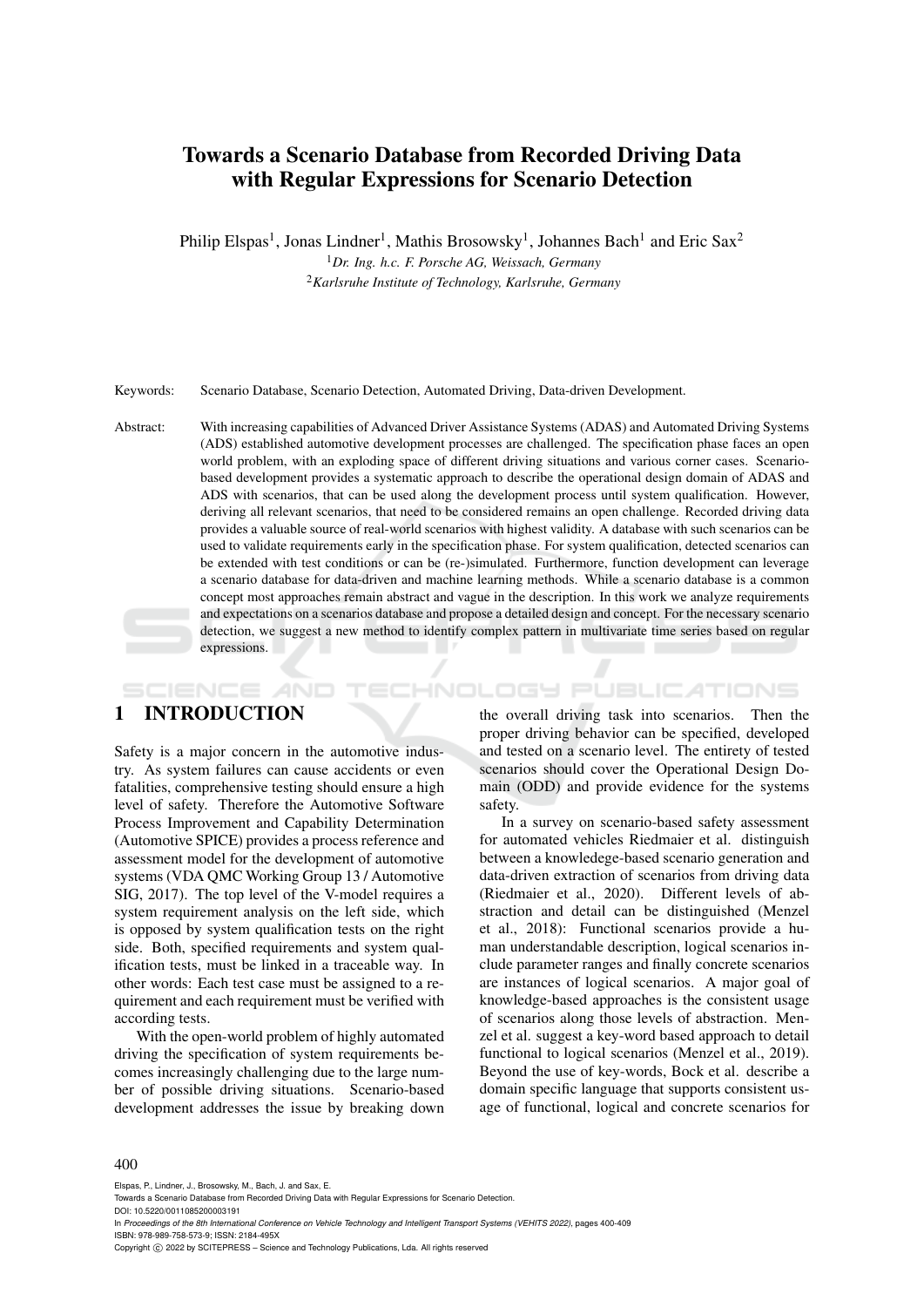

Figure 1: Leveraging recorded driving data within a scenario-based, automotive development process. On the left side the fundamental challenge of coverage needs to be addressed, on the right side large numbers of scenarios and test cases need to be evaluated.

systems engineering (Bock et al., 2019). Within the different development phases, recorded driving data can be leveraged: Bach et al. describe the use of recorded driving data for requirements elicitation and analysis, system and software design, unit construction and verification, and software and system integration and qualification (Bach et al., 2017).

Besides systems engineering challenges in a scenario-based development methodology, large amounts of recorded driving data lead to challenges in data management. Scenarios need to be labeled to identify relevant ones efficiently in hundreds or thousands of hours of driving data. Providing a way to store and retrieve information, that is convenient and efficient, is the primary goal of Database Management Systems (DBMSs) (Silberschatz et al., 2020). The management involves the definition of structures for storing information, providing mechanisms for manipulation and providing scalability to large amounts of information (Silberschatz et al., 2020). While the scenario database is a broadly used concept for scenario-based development (Bach et al., 2017; Pütz et al., 2017; Riedmaier et al., 2020), a concrete database structure for recorded driving data is hardly detailed. In this context, the main contribution of this work is twofold: First, we discuss a detailed database design and suggest a concrete data structure. Secondly, we propose a highly efficient, but flexible scenario detection as crucial enabler. A new method and algorithm for scenario detection supports complex pattern matching in multivariate time series. Such a scenario database can be used throughout the automotive development process, as indicated in Figure 1.

In Section 2 we start with the analysis of require-

ments and expectations on a scenario database. Based on these requirements we suggest a concrete structure for such a database in Section 3. Therefore scenario detection is a basic necessity and we use regular expressions as a formal model to define relevant data patterns. This concept was introduced in (Elspas et al., 2020), but is further detailed and extended in Section 4 to deal with patterns in multivariate time series. The concept is exemplarily evaluated in Section 5 and we compare our concept with with state of the art approaches in Section 6.

# 2 REQUIREMENTS ON A SCENARIO DATABASE FOR DRIVING DATA

Setting up a scenario database in practice is challenging. Recorded driving data includes information from perception systems, sensor fusion, planning and prediction modules and the controllers of driving functions. Bottom-up approaches, where repeating and similar patterns are clustered to receive interpretable groups of scenarios have to deal with the high dimensionality of recorded driving data. Current unsupervised approaches explicitly select meaningful signals before identifying clusters in the data. So Montanari et al. cluster groups of lateral driving maneuvers (Montanari et al., 2020), Langner et al. cluster similar road segments (Langner et al., 2019) and Ries et al. reduce the driving state to a few, binned signals, before similar driving sequences are identified via an adaption of word embeddings (Ries et al., 2019). Consequently the found clusters are biased towards the feature engineering and unsupervised scenario detection seems to be still limited to cluster relatively few features of a scenario.

Within a scenario database a broad number of scenario features should be obtainable. In contrast to unsupervised methods, rule-based approaches are deterministic, provide interpretability and can be used to identify scenario features in recorded driving data as well (Elspas et al., 2020; Montanari et al., 2021; de Gelder et al., 2020). With the proper data structures and methods, such scenario features can be efficiently combined to scenarios, as we will further elaborate in this work.

### 2.1 Recorded Driving Data

Current vehicles have a large number of distributed Electronic Control Units (ECUs), that communicate and exchange information via signals on different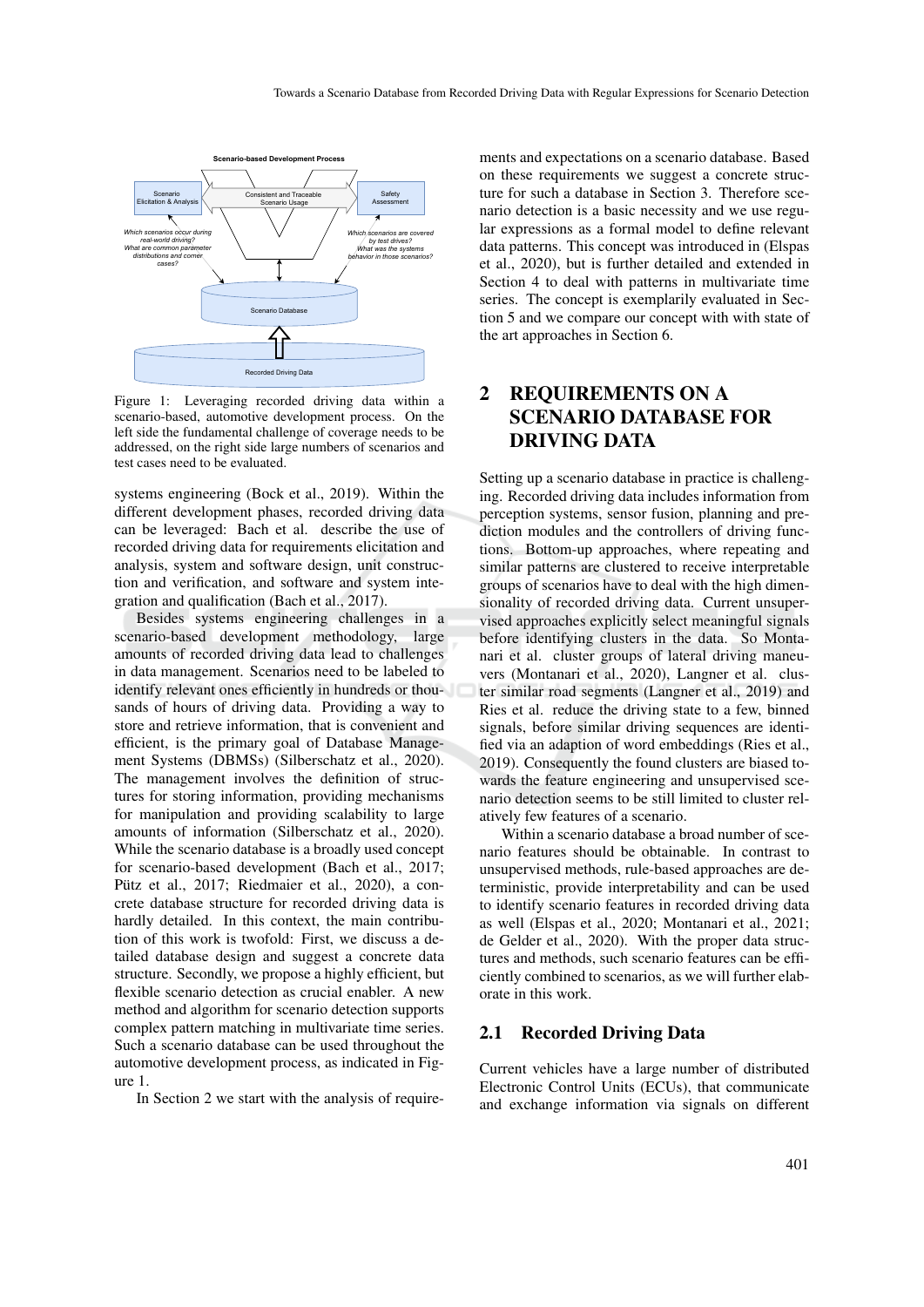

Figure 2: Trace data with a stream of messages. No direct access to the signals is supported.

bus systems, like CAN or FlexRay. Data recording is commonly done by logging all messages on the bus systems. Especially odometry data, map data, detected lane markings, traffic signs and other traffic participants from the perception systems provide valuable scenario information. However, such traces are highly unstructured data, as indicated in Figure 2, and there is no direct access to individual signals. For large scale aggregations and data analytics direct access to the dedicated signals is efficient and a desirable data interface.

But also data enrichment is necessary. Restricted band width, low latency and limited compute power within the vehicle lead to groups of signals that are highly optimized and might require extensive domain knowledge for a proper interpretation. Therefore recorded driving data needs to be enriched by smoothed or filtered signals and by decoded signal groups with less efficient, but better understandable information. Furthermore the advantage of hindsight and larger compute capabilities allow powerful processing and pattern matching to identify abstracted scenario information.

TECHNO

### 2.2 Scenario Model

The major goal of a scenario database is the convenient, efficient and intuitive access to scenarios from recorded driving data. However, there is neither a complete set of possible scenarios, nor could those scenarios be objectively identified in recorded data. A limited field of view, sensor noise, perception uncertainty and even erroneous data make the scenario detection challenging. According to the commonly used definition from Ulbrich et al. a scenario is the temporal development of scenes and a scene is the snapshot of the environment including scenery and dynamic elements (Ulbrich et al., 2015). In the real world scenes are incomplete, uncertain or even incorrect. For the description and representation of scenes a 5 Layer model can be used to distinguish features belonging to the road level (Layer 1), traffic infrastructure (Layer 2), temporal modifications of the previous layers (Layer 3), Objects (Layer 4) and Environment (Layer 5) (PEGASUS Project, 2019; Bagschik et al., 2018). Future work added a sixth layer for digital information (Bock et al., 2018; Scholtes et al., 2021). Those layers provide a structure for the features that represent singular aspects of scenes and scenarios. In



Figure 3: A scenario is the development of scenes (Ulbrich et al., 2015). A scene can be defined with a morphological matrix of scenario features.

the following we refer to those as "features" or "scenario features".

De Gelder and Op den Camp suggest the use of tags, arranged in multiple tree structures, to describe these features (de Gelder and Camp, 2020). In a flattened structure, such features can be arranged in a morphological matrix, as exemplarily shown in Figure 3, for a simple interface to describe scenes.

An issue of such models is the quickly exploding scenario space it describes. The shown example can already represent 2.268 different scenes that lead to over 5 million different scenarios consisting of 2 scenes. The question for all relevant scenarios in the context of a combinatorially exploding scenario space is broadly raised and discussed in research (de Gelder et al., 2019; Hauer et al., 2019; Koopman and Fratrik, 2019; Hartjen et al., 2020).

Since there is no simple answer to a complete set of scenarios, an extendible and flexible database design is necessary. Scenario features, that provide the basic building blocks of a scenario, should not only be an intermediate processing step, but a substantial part of the database. Those could be used for data exploration on a feature level and support iterative and data-driven assembly of scenario catalogues.

### 2.3 Scalability and Versioning

Besides the expectations on a formal scenario model and the need of structured data, large amounts of recorded driving data require proper data management. Scalability is needed to handle increasing amounts of data as well as increasing sets of features and scenarios. Independent data tables, so called relations, for all the different features and scenarios can be used to support multiple parallel processing and scenario detection tool chains. With changing sce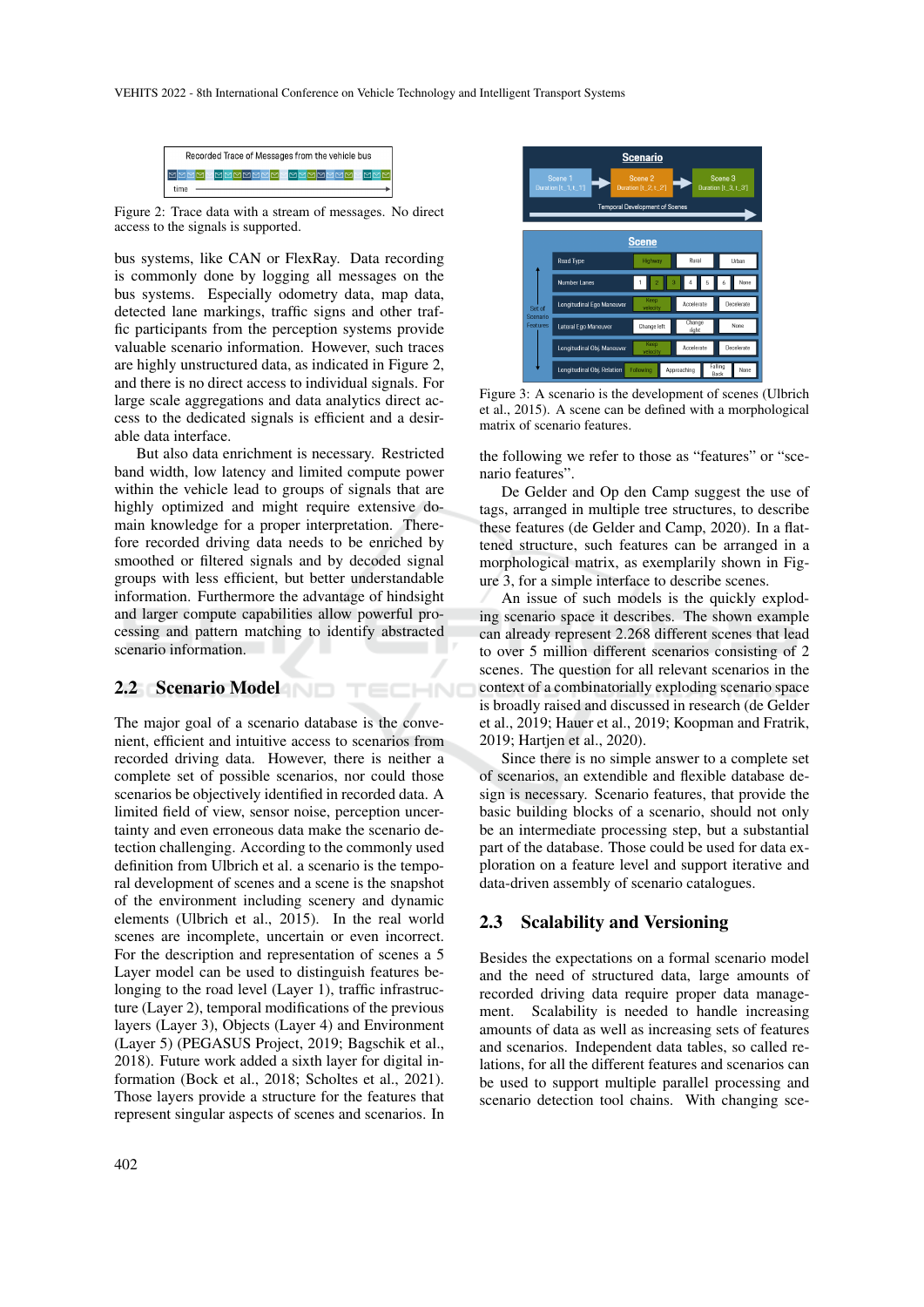nario parametrization during the development, also versioning concepts are needed as Automotive SPICE requires traceability along the development phases.

#### 2.4 Summary

As discussed in this section, a scenario database has to address challenges and expectations from different engineering field. In summary, we see 3 major points of view, that are addressed by our proposed concept:

- 1. Raw data traces alone are hardly sufficient for analyzing large amounts of data. Therefore the data needs to be structured and provide efficient interfaces for flexible and scalable data access.
- 2. Scenario specification and scenario-based testing requires a higher-level of abstraction than the raw signals. Enrichment with scenario features can provide a more intuitive and desirable interface.
- 3. Data Management has to deal with a large and growing number of scenarios and scenario features. Together with versioning requirements, a modular concept is needed to avoid complicated dependency structures.

# 3 A HYBRID DATABASE FOR TIME SERIES AND INTERVALS

Temporal data, such as recorded driving data can be represented in different forms. In contrast to data traces, multivariate time series provide values for each, discrete time step. An other representation are time intervals. Instead of providing the values for each time step, each value is saved along with a start time and an end time. In the given context, the value can be interpreted as a (scenario-) label. Time intervals can be easily extended with further attributes. Besides the duration, indicated by start and end time, also the driven distance or the mean velocity could be added to each interval. This provides a powerful representation for large scale aggregations: The time intervals can be grouped by the label and attributes can be aggregated or used for further filtering. Consequently both representations, time series and time intervals have their eligibility. For a scenario database, we suggest a hybrid database containing time series along with time intervals to leverage advantages from both representations.

### 3.1 Data Structure

Data traces are hardly efficient for large scale data analytics. For this purpose relevant signals can be in-



Figure 4: Concept for a Hybrid Scenario Database with Time Series and Time Intervals to represent scenarios. Time Intervals can be stored in independent relations to simplify scaling and versioning.

dexed or extracted in a different data format. In this work we suggest the use of a columnar storage format, where a unique file id and the timestamp form the primary key, which is a unique identifier of each data row. The extraction of signals into a columnar storage of time series is shown in Figure 4 as the data preparation step. To align the signals, that are sent consecutively over the bus interface in the vehicle we round the timestamps to 10 ms and use a forward fill.

While a time series database can already provide various data statistics, a scenario-based development requires data access on an event level. This means a single scenario, covering a certain time span, should be represented as a single entry in the database. Scenario detection can derive time intervals as a convenient data representation as shown in Figure 4. Start and end times of a scenario can be saved and further attributes like the mean velocity or maximum acceleration can provide valuable scenario attributes to analyze parameter distributions or further filtering.

Finally, each detected scenario provides valuable information, that could be used to derive further or combined scenarios. To avoid a detection logic that has to deal with the input of time series and intervals we suggest the concept of virtual signals, as outlined in Figure 4. Time intervals can be dynamically read as time series and are therefore available to all applications using the signal representation. This includes the scenario detection so that detected scenarios can be simply referenced and reused in the detection logic. Note, that the extensive use of virtual signals can cause complex dependency structures and we suggest a limitation to two levels of abstraction as detailed in the following section.

#### 3.2 Scenario Features and Scenarios

As described in Section 2.2, a scenario is a composition of multiple scenario features and their temporal development. Not all scenario features are di-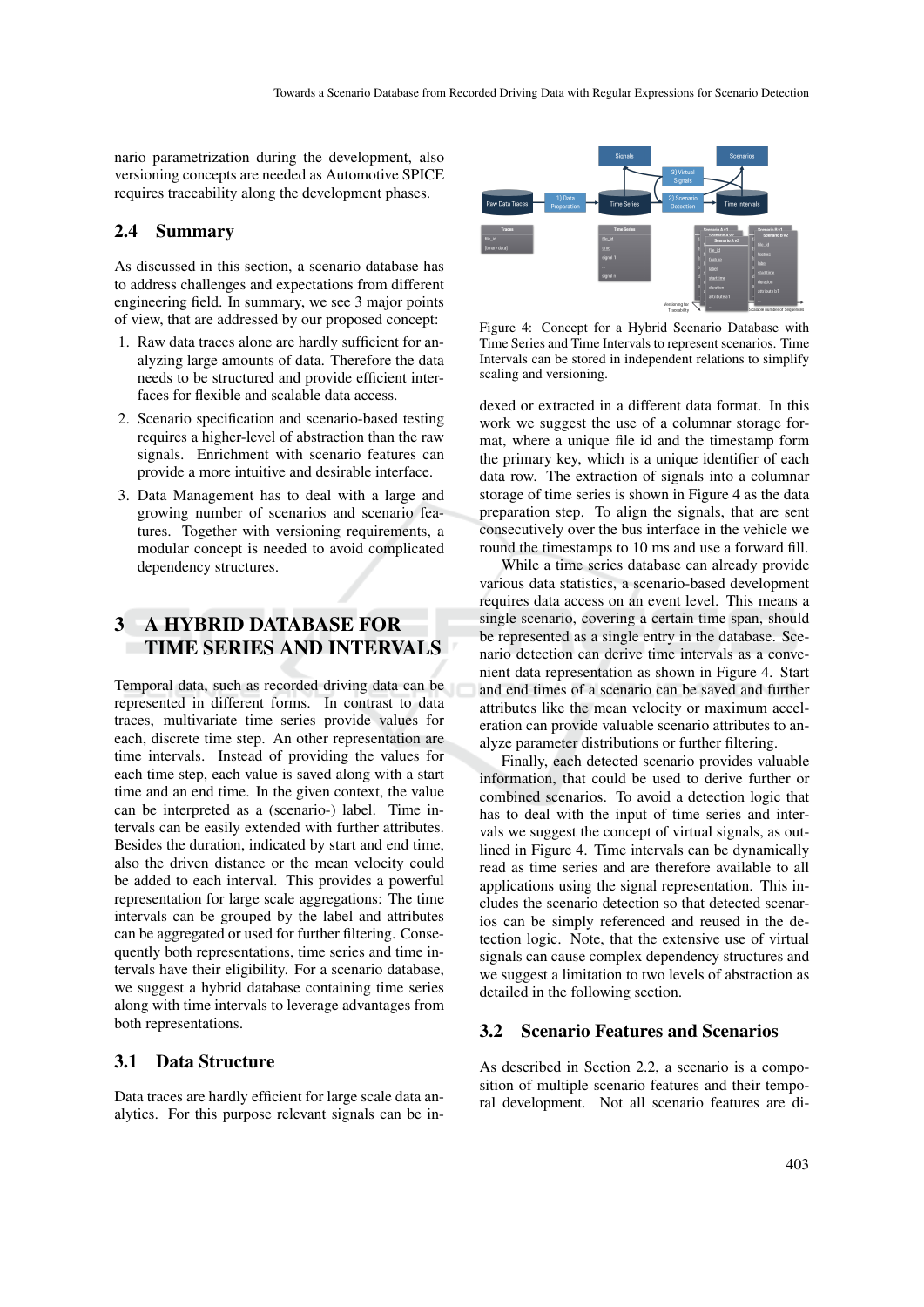

Figure 5: Concept to decouple the detection of scenariofeatures and scenarios. The scenario features are represented as time intervals but can be read as time series dynamically to support the same processing logic in both steps.

rectly available in the recorded driving data. Identifying meaningful and intuitive features can be done by simple mappings, decoding and combining groups of signal, smoothing and filtering. Rule-based approaches and pattern matching can be used to identify more complex features or driving maneuvers like cut-ins. The correct interpretation and processing of the available signals might need significant domain knowledge.

To reduce the complexity for a scenario engineer to deal not only with multiple dimensions of a scenario, but also the mapping of desired scenario features to the available information in recorded driving data, we suggest a 2-step process, as shown in Figure 5. First the recorded driving data is abstracted to a set of scenario features. This can be done by a number of independent feature detectors. All the processing steps are defined in configuration files that can be versioned and can be used to reproduce the detection results. The detected features are stored as time intervals. In contrast to appending the detected features as derived signals to the time series, the time interval representation supports scalable and convenient data access within the feature space. This way statistics about the frequency and duration or even the distribution of feature attributes can be evaluated even before the combination to scenarios.

Finally the scenario features provide an abstracted data representation and support the scenario definition. The available features can be arranged in a morphological matrix, as in Figure 3, or provide the basis for Graphical User Interfaces (GUIs) to define scenarios without further programming or data processing knowledge. Figure 6 shows an example GUI where a scenario is defined as the sequence of 5 distinct scenes based on 3 features for lateral, longitudinal maneuvers of the ego vehicle and cut-ins. For the practical realization, the concept of virtual signals is crucial: It allows dynamically reading the identified features, represented as time intervals, as time series. Then, the same framework and methods can be used to detect features and scenarios.

# 4 REGULAR EXPRESSIONS FOR PATTERN DETECTION IN MULTIVARIATE TIME SERIES

The proposed concept of a hybrid scenario database is strongly based on the capability to identify features and scenarios in time series data. Therefore we suggest a method that leverages regular expression for matching temporal patterns in multivariate time series. While the basic idea of using regular expression for scenario detection was already described in (Elspas et al., 2020), we further detail the concept to support multivariate patterns while keeping a simple interface. The method is in accordance with the scenario definition as temporal development of scenes (Section 2.2). For simplicity we describe the scenario detection for the combination of features to scenes and scenarios, even though the method can be used equally for the detection of features from the raw driving signals.

### 4.1 Basic Approach

As interface for describing scenarios we use an ordered list of scenes. Each scene is defined by a boolean expression based on one or multiple signals from the input data. Furthermore a minimum and maximum duration define the number of time steps that should be matched for a valid pattern.

Now the scenario detection can step through the recorded driving data and evaluate the scene conditions: If the current scene condition is satisfied, then the next time step is evaluated with the next scene condition in the scenario pattern. If the scene duration is longer than one time step the same condition might be evaluated multiple times. If all scenes of a scenario pattern were positively evaluated, the corresponding sequence can be marked as a matched scenario.

However, this simple algorithm gets more complicated when scenes do not have a fixed, but a variable length. With flexible scene lengths large numbers of concrete scenario pattern become valid and more dedicated search algorithms are needed. In this work, we suggest the use of regular expressions with recursive backtracking as a mature and formalized method for pattern detection in sequential data.

### 4.2 Regular Expressions

Regular expressions (regex), as described in detail in (Friedl, 2006), are widely used in text-processing and search interfaces as a powerful tool for pattern matching. They are rooted in theoretical computer science as a part of formal language theory where they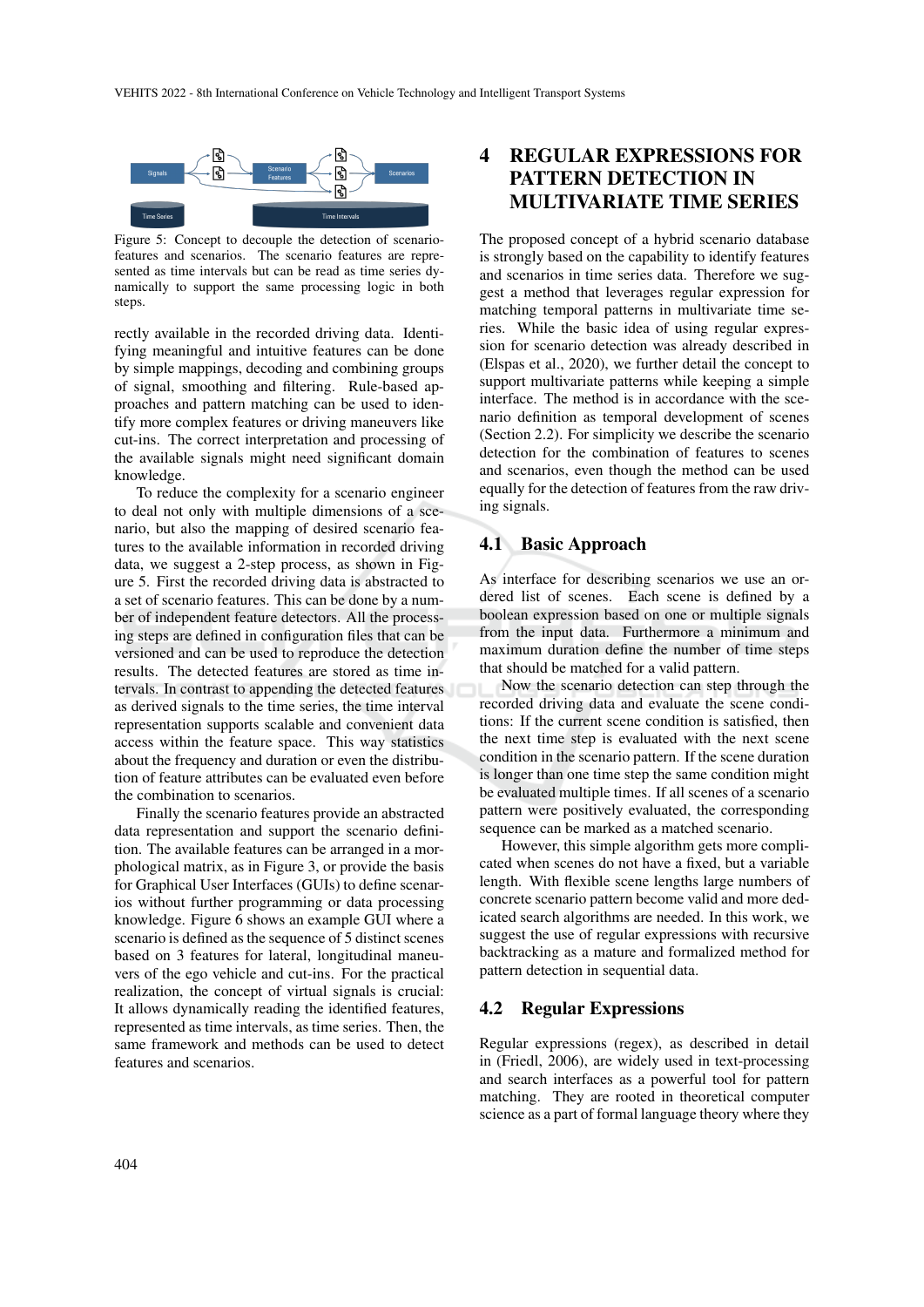| Select Virtual Signals                                       |                                                                       |                                                     | Number of scenes                                      |                                                          |                                  |
|--------------------------------------------------------------|-----------------------------------------------------------------------|-----------------------------------------------------|-------------------------------------------------------|----------------------------------------------------------|----------------------------------|
| L4_cutin_cutin X L4_ego_lane_change X L4_ego_longitudinal_ X |                                                                       |                                                     | $\circ$ -<br>5                                        |                                                          | $ +$                             |
| <b>Pattern Name:</b>                                         | <b>Sampling Period</b>                                                | Sampling Signal (default should be time)            |                                                       | Relaxation (number of time steps allowed between scenes) |                                  |
| My Pattern                                                   | 0.10                                                                  | default<br>$\sim$                                   | $\checkmark$                                          | $\bullet$                                                | $\ddot{}$                        |
| SO:L4 cutin cutin                                            | $^{\circ}$<br>SO:L4_ego_lane_change_ego_maneuver_lateral              | 2 S0:L4_ego_longitudinal_ego_maneuver_longitudinal  | (?) Min Length                                        | Max Length                                               | $^{\circ}$<br>Matching Behaviour |
| Choose an option                                             | changes left (f=1.58,  X<br>$\bullet$                                 | Choose an option<br>$\circ$ .                       | $\tau$<br>$\mathbf{1}$<br>$\overline{\phantom{0}}$    | 1000<br>٠<br>$\rightarrow$                               | Greedy<br>$\mathbf{v}$           |
|                                                              | changes_right (f=1.6                                                  |                                                     |                                                       |                                                          |                                  |
| \$1:14_cutin__cutin                                          | $\circledR$<br>S1:L4_ego_lane_change_ego_maneuver_lateral             | S1:L4_ego_longitudinal_ego_maneuver_longitudinal    | <sup>1</sup> Min Length                               | Max Length                                               | $^{\circ}$<br>Matching Behaviour |
| None X                                                       | 0.7<br>Choose an option                                               | Choose an option<br>۰                               | $\tau$ .<br>$\mathbf{1}$                              | 100                                                      | Greedy<br>٠                      |
| \$2:L4_cutin__cutin                                          | $\circledcirc$<br>\$2:L4_ego_lane_change_ego_maneuver_lateral         | © \$2:L4_ego_longitudinal_ego_maneuver_longitudinal | <b>O</b> Min Length                                   | Max Length                                               | $^{\circ}$<br>Matching Behaviour |
| cutin_left (f=0.84, p= X                                     | Choose an option<br>$\circ$ .                                         | Choose an option<br>$\tau$ .                        | $\mathbf{1}$<br>$\tau$                                | 1000                                                     | Non-Greedy<br>$\mathbf{v}$       |
| cutin_right (f=0.6, e= X                                     |                                                                       |                                                     |                                                       |                                                          |                                  |
| \$3:L4_cutin__cutin                                          | $\circledcirc$<br>S3:L4_ego_lane_change_ego_maneuver_lateral          | S3:L4_ego_longitudinal_ego_maneuver_longitudinal    | <b>O</b> Min Length                                   | Max Length                                               | $^{\circ}$<br>Matching Behaviour |
| Choose an option                                             | Choose an option<br>$\bullet$                                         | decelerates (f=5.82. x<br>۰.                        | $\circ$ -<br>$\mathbf{1}$<br>$\overline{\phantom{a}}$ | 100<br>٠<br>۰                                            | Greedy<br>$\mathbf{v}$           |
| \$4:L4_cutin_cutin                                           | $\circledcirc$<br>S4:L4 ego lane change ego maneuver lateral          | 2 S4:L4 ego longitudinal ego maneuver longitudinal  | $^{\circ}$<br>Min Length                              | Max Length                                               | $^{\circ}$<br>Matching Behaviour |
| Choose an option                                             | Choose an option<br>$\bullet$                                         | keeps velocity (f=7.9 X<br>$\sim$                   | $0 -$<br>$\mathbf{1}$                                 | 50<br>٠<br>۰                                             | Greedy<br>$\mathbf{v}$           |
| <b>Run Sequencer</b><br>285                                  | Number of Parquets for the ScenarioPattern Detector run (not random): |                                                     |                                                       |                                                          | <b>Export Config</b>             |
| Get additional<br>(2)<br>pattern-info                        |                                                                       |                                                     |                                                       | 4496                                                     |                                  |

Figure 6: GUI for designing a scenario from pre-detected features. First a set of features and the number of scenes can be selected. Then each scene can be configured with concrete values for each feature and a flexible duration. The configured detector can be directly executed on recorded data or exported for deployment.

describe regular languages. Regex provide a compact interface to express sequential pattern. So called quantifiers can be used to describe repeating occurrences of a symbol. We use these to model scene durations with a minimal and a maximal number of time steps to provide high flexibility in the scenario definition.

When using scenes of flexible duration, it must be distinguished between greedy or lazy search patterns. Greedy means that the maximum scene length is tried to match before continuing with the next scene. If matching fails, the scene length is reduced step by step until a valid scenario is found or the minimum scene length is reached. A lazy, or non-greedy, search would evaluate the next scene directly after the minimum scene length was matched and only extend the scene length if the remaining scenario pattern was not matched. Both search methods can result in different detection results and should be considered.

#### 4.3 Interface and Algorithm

While regular expressions provide the temporal concepts that are needed for scenario detection, they operate on strings. However, recorded driving data are multivariate time series of numeric, categorical, boolean or even mixed type. To apply regex, each time step in multivariate time series can be mapped to a state variable and encoded as a single character. By concatenating those characters, recorded driving data can be represented as string.

As a high level interface we use an ordered list of scenes to define a scenario. Within a python based framework for scenario detection a boolean condi-



Figure 7: Scenario detectors can be configured as a list of scenes with minimum and maximum duration (left) and are automatically composed to a regular expression, that is matched within the data (right). Also further regex operators can be used within the right interface.

tion, based on one or more signals, and minimum and maximum duration are defined in a configuration file. Greediness is supported via a boolean flag. The interface for an exemplary scenario with three scenes is shown in Figure 7 on the left. While the user of this interface does not have to deal with regex at all, internally the parameters are arranged within a second, regex based interface as shown in Figure 7 on the right. The scene conditions are mapped to an alphabet and the durations to regex operators. Also greediness is supported by the according regex operator. Advanced users could also directly define the regex pattern and leverage the full expressive power of regular expressions.

If all the defined scenes are mutually exclusive, each time step can be assigned to a unique state. However, the exclusiveness of scenes is a limiting requirement and we use a further mapping to support also non exclusive states: For each time step all state con-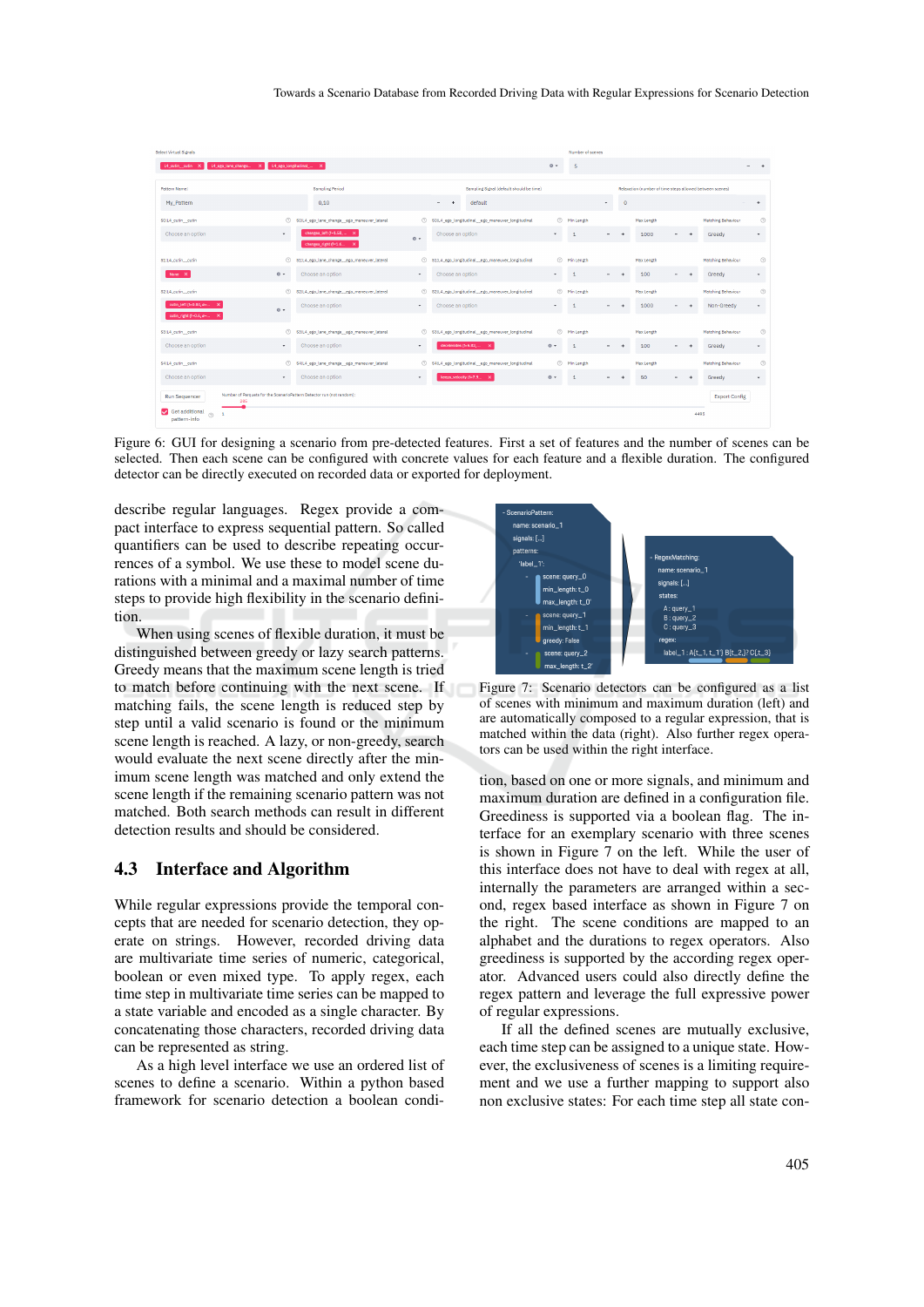

Figure 8: The algorithm for scenario detection with regular expressions: Based on a scenario configuration the input signals are processed in 3 major steps to receive labels for all matched scenarios. The encoding as a boolean state vector with the mapping to a new alphabet supports multivariate pattern.

ditions are evaluated and create a boolean state vector. Now each distinct state of the boolean vector can be dynamically assigned to a character. Before finding all matches of a given regex, also the regular expression itself needs to be adapted to the new alphabet.

Formally, the input is a set of conditions described by boolean expressions  $q_1, \ldots, q_n$  with their labels  $\Sigma = \{A, B, C, \dots\}$  and a regular expression *r* over  $\Sigma$ . Now, the pattern detection consists of three steps, as exemplarily shown in Figure 8:

- 1. All boolean state conditions are evaluate and append the input data with new boolean columns.
- 2. Each time step is labeled with a new char encoding  $\Sigma'$  such that each combination of truths for the boolean expressions is uniquely encoded by a single character. The input regex  $r$  is updated to  $r'$ over  $\Sigma'$ . To do so each  $A \in \Sigma$  is replaced with the set of characters from  $\Sigma'$  which encode a truth combination where *A*'s boolean expression holds.
- 3. The time series encoding in  $\Sigma'$  is concatenated to a string and all occurrences of  $r'$  are matched. The start and end positions are mapped back to time steps.

This algorithm links an abstracted scenario definition with mature pattern matching. Flexible time ranges of scenes are supported. Even further regex concepts, like look ahead and look back operators, can be used to define contemporary scenes or extend scenario detectors with the evaluation of an expected system behavior. A further discussion of all the capabilities of regular expressions is out of the scope of this work and is left to future usage of the method.

# 5 INTERACTIVE AND DATA-DRIVEN SCENARIO ANALYTICS

Deriving knowledge from recorded driving data is an iterative process. General reference processes like the Knowledge Discovery in Databases (KDD) (Fayyad et al., 1996) or CRoss Industry Standard Process for Data Mining (CRISP-DM) (Wirth and Hipp, 2000) stress the loops, where data mining leads to increased knowledge and refinement of the initial problem in the next process iteration. This concept also applies for analyzing recorded driving data for a scenario-based development. In this section we show exemplary how the proposed scenario database and scenario detection enables fast data analytics that allow highly interactive workflows.

### 5.1 Performance Benchmark

To demonstrate the speed benefits of a data format that is not optimized for recording bus data in real time, but for fast read access, we consider a simple statistical aggregation of the detected lane marking type for different road types.

The aggregated driving duration for each road type and lane marking type is shown in Figure 9 and is based on 340 hours of fully logged driving data, which account for 5.3 Terabyte of recorded data. Neglecting network traffic to access such data from a scalable cloud storage, a simple compute node would need over 10 hours for just reading the necessary two signals. By structuring the data and extracting 1500 most relevant signals from the raw data requires only 18 GB storage. Also processing shows a significant speedup. The exemplary analysis evaluates 2 signals from 1.2 billion time steps and takes roughly 15 minutes on a single compute node, which is magnitudes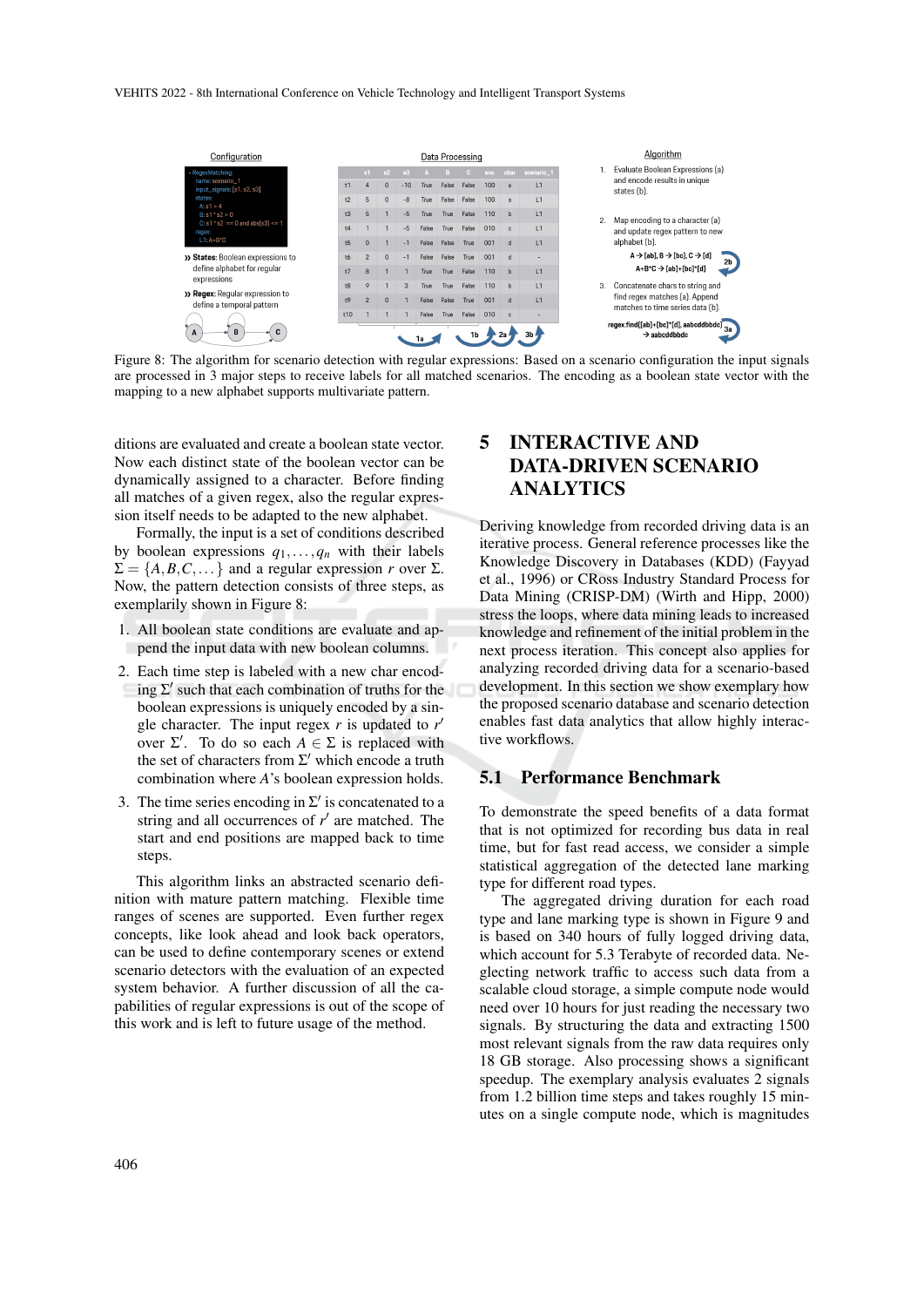

Figure 9: Heatmap with the aggregated duration in hours grouped by road type and lane marking type.

faster than just reading the raw data. Note, that this analysis if performed on the time series representation, by extracting the relevant signal into time intervals, the final aggregation can be performed within seconds.

### 5.2 Relaxation and Sub-scenarios

Working with the scenario database, and especially using the GUI shown in Figure 6, we noticed that many naively defined scenarios are hardly found in the recorded data. One reason for this is the quiet rigid scenario model that requires exact matches. In practice noisy data, temporarily missing information or the occurrence of short, intermediate scenes, that were not considered, can cause finding hardly any scenarios in the data. If this is not intended, short, optional gaps between all scenes of a scenario can be added. We call this concept *relaxation* and integrate it into the regex matching algorithm. With a relaxation parameter defining the maximum number of time steps, a regex wildcard symbol is added between all scenes and is matched non-greedily to find also similar scenarios with short intermediate scenes. For example the regex pattern  $A^{+}B^{*}C$  becomes  $A^+$ .{, *x*}?*B*<sup>\*</sup>.{, *x*}?*C* for the relaxation value *x*. In regex syntax the "." symbol matches any state, while the "?" denotes non-greediness.

We demonstrate the power of this idea by considering a "follow" scenario where the ego-vehicle reacts to the acceleration by the leading vehicle:

- Scene 1: The Ego-vehicle has a constant distance to the leading vehicle and keeps the velocity.
- Scene 2: The distance to the leading vehicle grows and the ego-vehicle accelerates.

Searching this scenario in 10 hours of driving data takes 30 seconds and yields 2 scenarios. Increasing the relaxation parameter yields a significantly increasing number of scenarios as shown in the following table:

Such analysis can be performed relatively fast and provides a method to trade off ideal scenarios versus their occurrence rate during real world driving.



Figure 10: Number of occurrences for all sub-scenarios of a scenario with 5 scenes.

Also larger number of scenes can cause finding only few scenarios. Sub-scenarios can be searched and analyzed to identify the scene changes that cause a low number of detections. Figure 10 shows the number of occurrences of all sub-scenarios. This means the occurrences of all 2-scene, 3-scene and 4-scene scenarios within the 5-scene scenario are identified and counted. Such analysis can reveal the critical scene changes that might reduce the number of scenarios significantly. Also simple scene statistics about the minimum, maximum and mean duration of scenes can be quickly aggregated and provide useful insights.

While such statistics allow no general conclusion, evaluating detectors quickly and providing additional information and aggregations from the data is the key capability of a data-driven validation of scenarios within the requirements elicitation and analysis phase of the development process.

# 6 COMPARISON WITH RELATED WORK

A scenario database is not a new idea. Bach et al. use a scenario database for data-driven development (Bach et al., 2017) and Riedmaier et al. structure their survey on scenario-based safety assessment by methods that supply scenarios and methods that extract scenarios from a scenario database (Riedmaier et al., 2020). However, a concrete database design is out of their scope. For a database of relevant scenarios Pütz et al. suggest a 7-step data processing chain (Pütz et al.,  $2017$ ). Several of these steps can be found in our concept as well. Data harmonization and transformation are included in the data preparation where time series are extracted from raw data traces. However, we leave most processing steps, like renaming signals or the generation of deduced signals to the later scenario detection. Furthermore we do the calculation of deduced signals dynamically, as this simplifies the data management and the usability for multiple use cases. A major difference can be seen in the scenario detection: Pütz et al. calculate scenario likelihoods over time and extract snippets with a high likelihoods. However, this approach hardly complies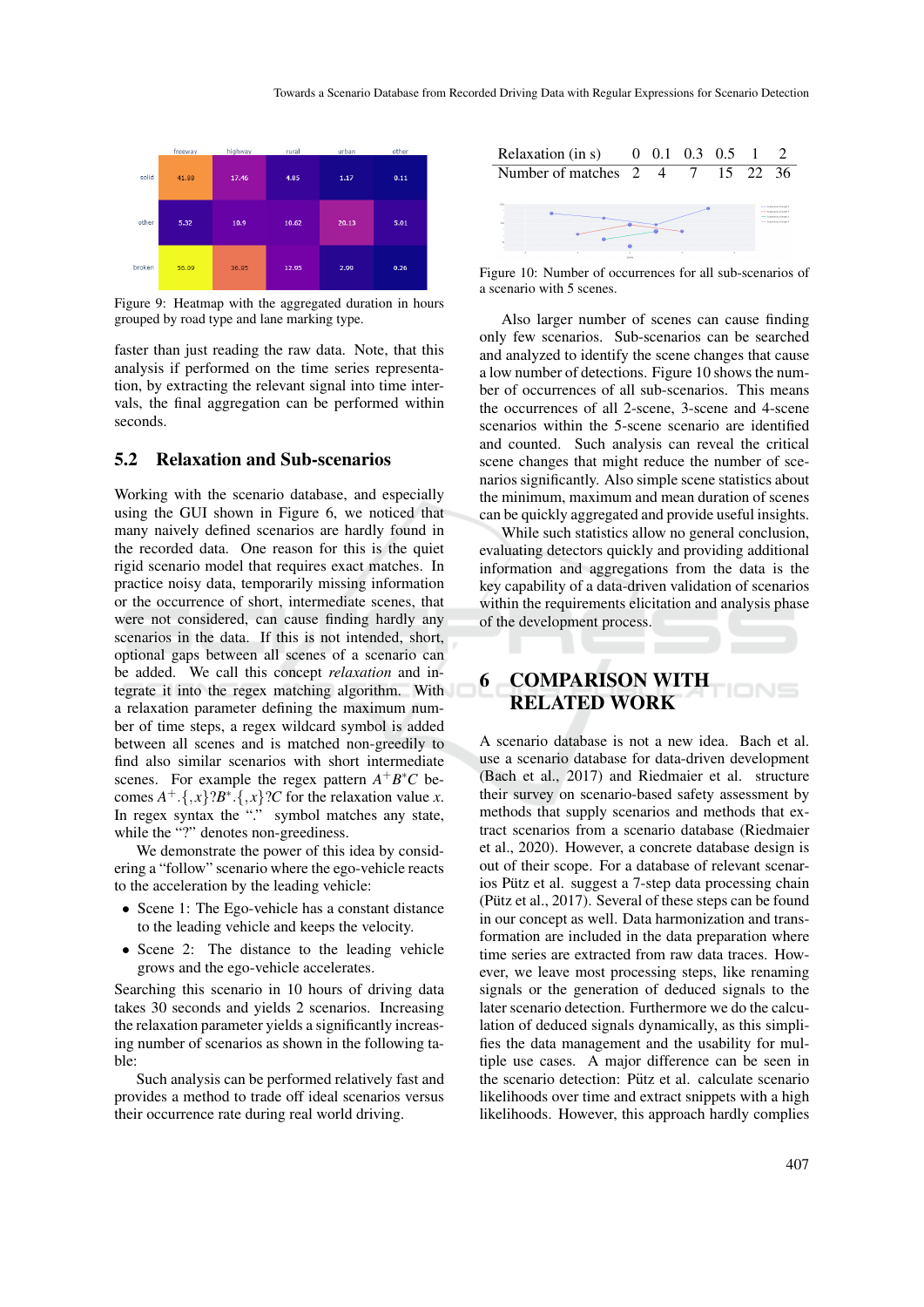with the scenario definition by Ulbrich et al. where a scenario is defined as the temporal development of scenes (Ulbrich et al., 2015). Defining a continuous scenario probability for a sequence of scenes is hardly intuitive. Our approach to define scenes with a boolean condition, based on (derived) signals from recorded data, and defining a scenario as a sequence of scenes incorporates the scenario definition by Ulbrich fundamentally. The use of regular expressions provides a concrete method for the implementation of the scenario detection.

The use of regular expressions for scenario detection was already introduced in (Elspas et al., 2020). However, the scenes were expected to be mutually exclusive so that the input data could be reduced to a time series. In this work we further detailed the concept and suggested a new algorithm that is able to deal with contemporary scenes. The support of multivariate patterns allows a more flexible and intuitive definition of scenario detectors.

A general discussion of knowledge mining in time series was done by Mörchen (Mörchen, 2006): In contrast to Allen's Interval Operators, that are commonly used to describe the relationship between intervals (Allen, 1983), Mörchen introduces a more robust time series knowledge representation (TSKR). In this formalism "Tones" provide basic time intervals, similar to scenario features in the context of driving data. Chords indicate the simultaneous occurrence of Tones, similar to scenes. Finally phrases express a partial order of chords and describe an abstraction similar to scenarios on a more general pattern level. While Mörchen suggests a method to find phrases that is based on the support of chords, we suggest the use of regular expressions to leverage domain knowledge about scenarios of interest within a well defined and flexible formalism.

Regex matching in multivariate time series has also be used in (Rodrigues et al., 2019). In contrast to our approach, the authors create the symbolic string for regex matching by appending the symbolic states from each input signal in an alternating way. We argue, that this adds cognitive load to the domain experts who has to define a regex pattern across different alphabets of the input series. Also the length of the string grows linear with each input signal, which can cause bad performance. Our approach maps the boolean scene conditions dynamically on a new alphabet and keeps the input length and the computational complexity. A disadvantage of our approach might be the limited alphabet. The number of distinct states in the target alphabet grows exponentially with the number of boolean scene conditions. Due to the dynamic approach to map only occurring states, we did not reach this theoretical limitation in practice.

### 7 CONCLUSION AND OUTLOOK

Scenario-based development is a crucial enabler for increasing capabilities of ADAS and ADS. For safety assessment and system qualification with highest validity, scenarios from real world driving data are a necessity. While the concept of a scenario database is often mentioned in literature, the necessary data structures remain vague or require already fully defined scenarios. However, we argue that recorded driving data should also be leveraged to derive meaningful scenario specifications in the first place. Therefore we proposed a highly flexible database design, that allows decoupling scenario features and supports fast and interactive queries. The advantages of time series and time intervals are combined by a hybrid database structure that allows dynamic transformation between both representations. Our performance evaluations demonstrates the efficiency for a broad spectrum of tasks from simple queries and aggregations of time series, over the recombination of scenario features to scenarios, up to identifying similar scenarios or sub-scenarios. With the proposed design many hours of driving data can be analyzed within few minutes, which enables an interactive and data-driven development.

While this work describes a concept for data management along with a method for domain experts to define and find scenarios of interest, more data-driven approaches can provide a valuable complement. So it was shown in (Elspas et al., 2021), that neural networks can be trained for scenario detection with weak labels from rule-based approaches to identify similar and additional scenarios. Saturation effects, as in (Hartjen et al., 2020), could be used to estimate the scenario coverage or various forms of anomaly detection could identify corner cases. Nevertheless, an efficient and performant database provides a valuable and beneficial basis for further research with recorded driving data.

### REFERENCES

- Allen, J. F. (1983). Maintaining knowledge about temporal intervals. *Communications of the ACM*, 26(11).
- Bach, J., Langner, J., Otten, S., Holzäpfel, M., and Sax, E. (2017). Data-driven development, a complementing approach for automotive systems engineering.
- Bagschik, G., Menzel, T., and Maurer, M. (2018). Ontology based scene creation for the development of auto-